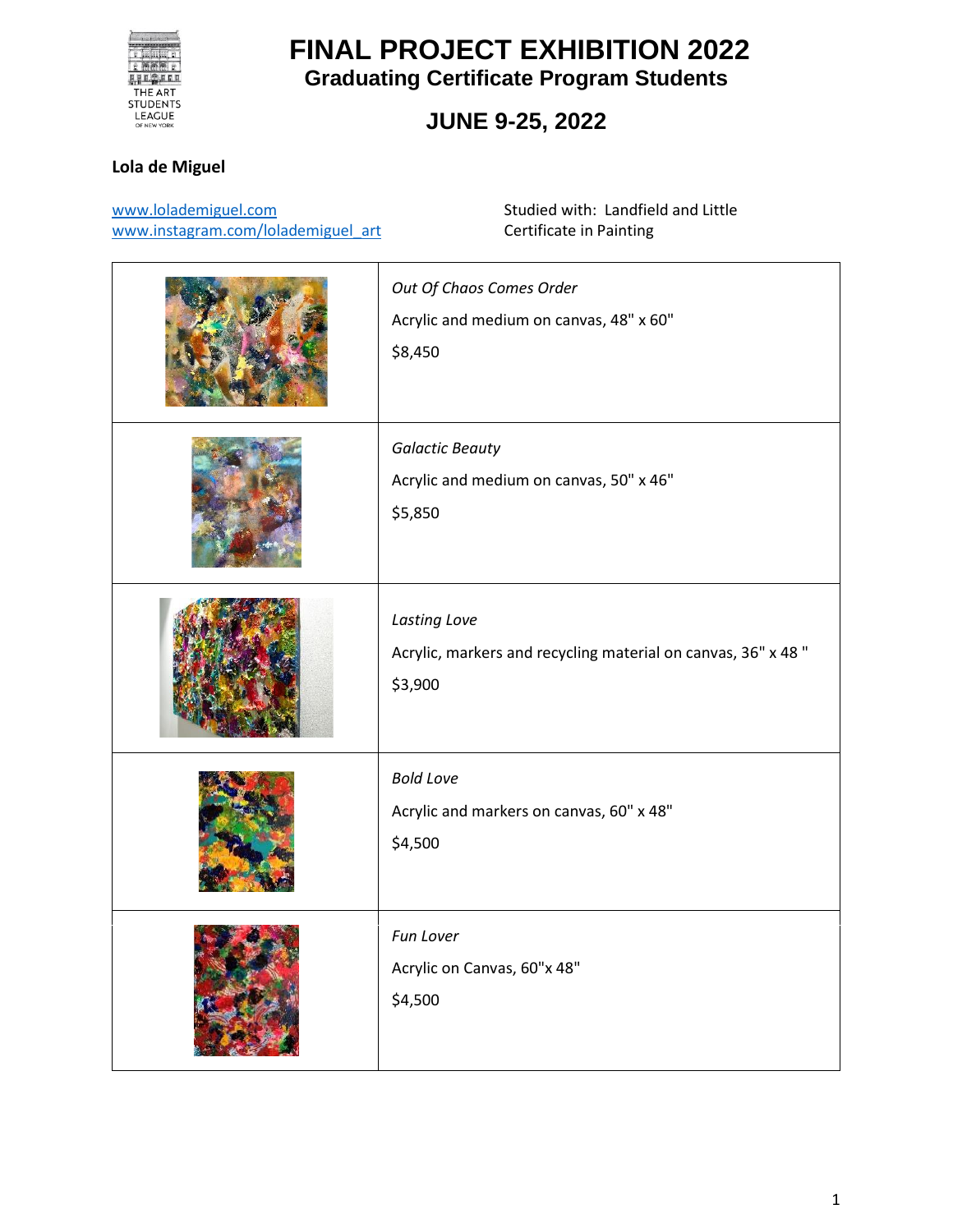

### **JUNE 9-25, 2022**

#### **Kumi Hirose**

[www.kumi-hirose.com](http://www.kumi-hirose.com/) [www.instagram.com/kumimi\\_hirose](http://www.instagram.com/kumimi_hirose) Studied with: Del Rosario Certificate in Painting

| Five Eyes Monster<br>Acrylic, pompons, and corrugated paper on canvas, 45" × 42"<br><b>NFS</b>                         |
|------------------------------------------------------------------------------------------------------------------------|
| Star Of Hope 2<br>Acrylic, glitter, acrylic jewels, mirror, and corrugated paper on<br>canvas, 20" × 20"<br><b>NFS</b> |
| A Painting Of The Future 2<br>Acrylic on canvas, 25" × 21"<br><b>NFS</b>                                               |
| Poisonous Flower Eyes<br>Acrylic, glitter, and acrylic jewels on canvas, 25" × 21"<br><b>NFS</b>                       |
| Gift From The Sea<br>Acrylic, glitter, and acrylic jewels on canvas, 17" × 17"<br><b>NFS</b>                           |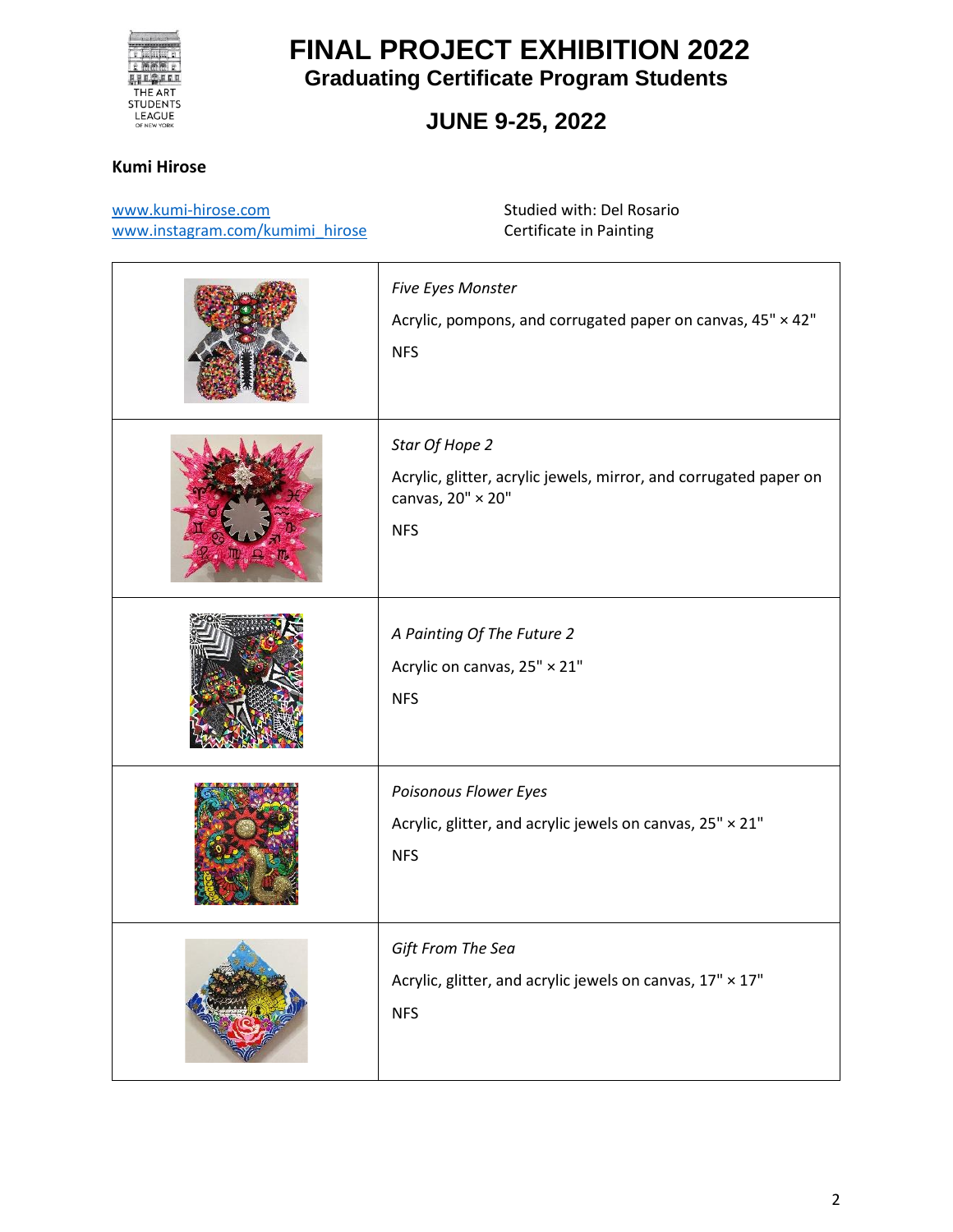

# **JUNE 9-25, 2022**

| Crystal Of Love<br>Acrylic, glitter, acrylic jewels, and corrugated paper on canvas,<br>$18" \times 18"$<br><b>NFS</b> |
|------------------------------------------------------------------------------------------------------------------------|
| My Pet<br>Acrylic, glitter, and acrylic jewels on canvas, 18" × 15"<br><b>NFS</b>                                      |
| Secret Love<br>Acrylic, glitter, and acrylic jewels on canvas, 12" × 12"<br><b>NFS</b>                                 |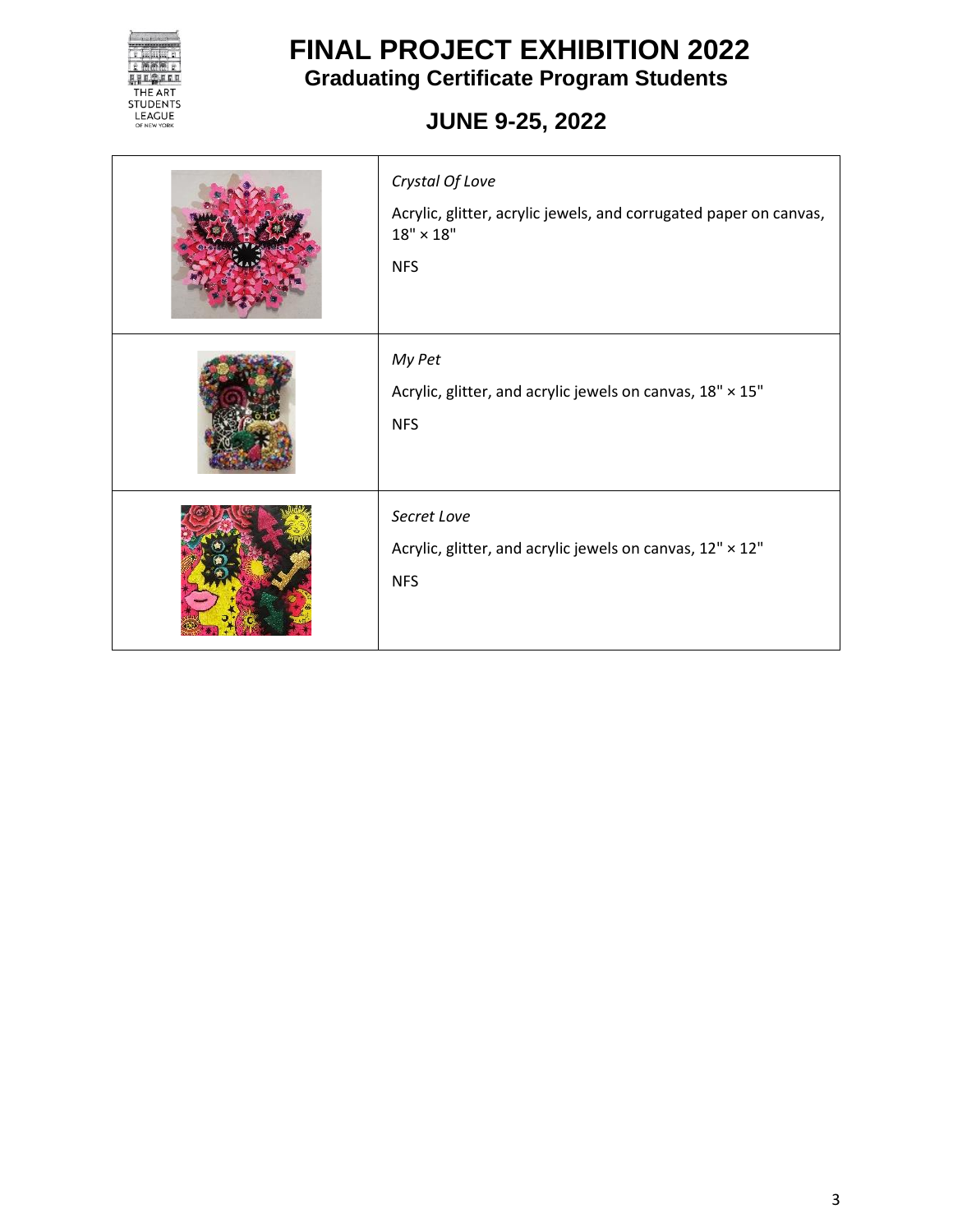

### **JUNE 9-25, 2022**

#### **Laura Nato**

[www.launato.com](http://www.launato.com/)

[www.instagram.com/launato](http://www.instagram.com/launato)

Studied with: Winiarski and Campbell Certificate in Painting

| Credit What?<br>mixed media, 7 x 5 ft<br><b>NFS</b>         |
|-------------------------------------------------------------|
| Pillows<br>mixed media, 30" x 76" x 17"<br><b>NFS</b>       |
| Flow 1<br>Watercolor and ink on paper, 9" x 12"<br>\$500    |
| Flow 2<br>Watercolor and ink on paper, 24" x 18"<br>\$1,500 |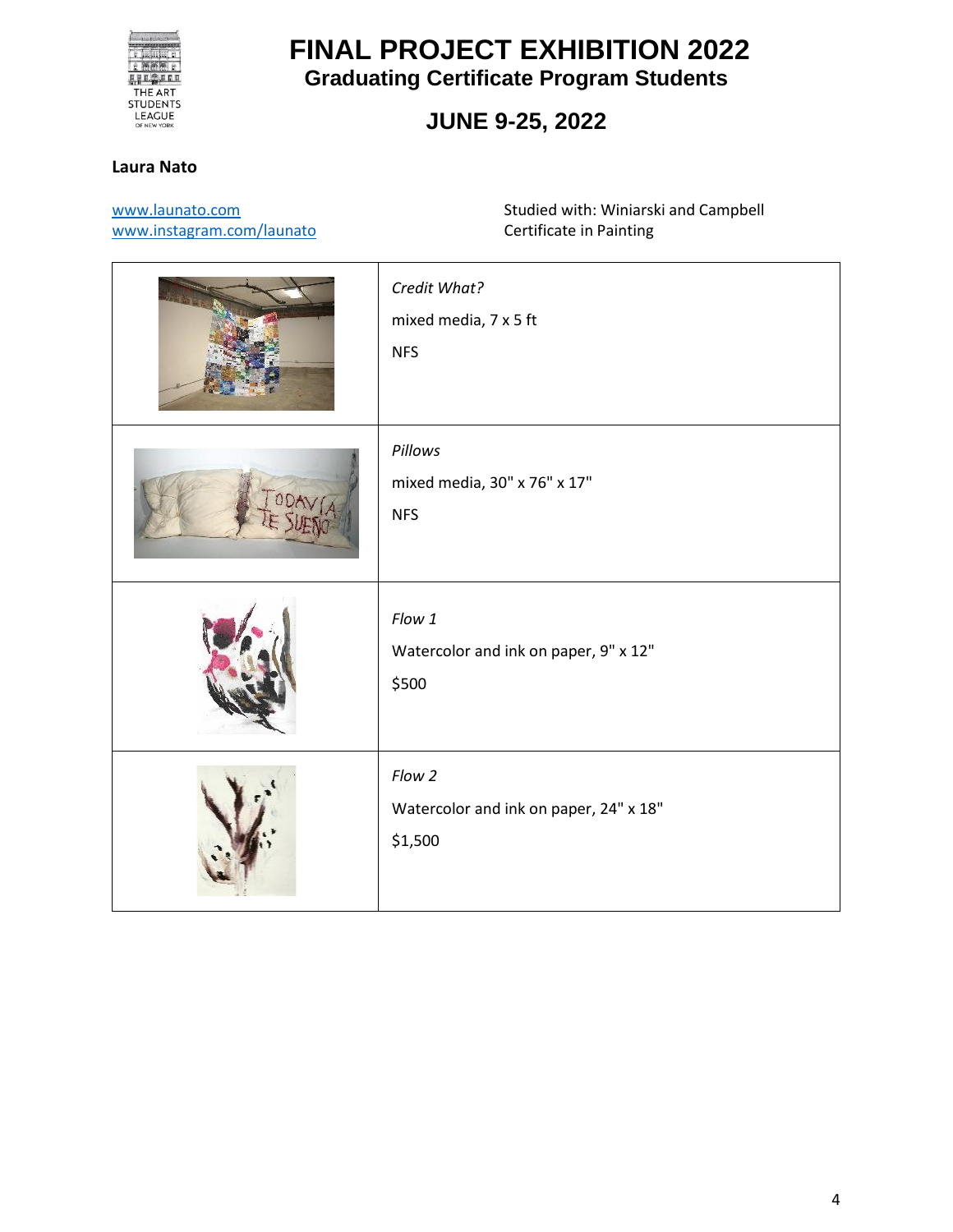

### **JUNE 9-25, 2022**

#### **Guada Cruz**

[http://www.instagram.com/guad.art](http://www.instagram.com/guad.art/) Studied with: Gheno and Pellettieri

Certificate in Painting

| Merienda<br>Oil Paint, 7.5" X 10"<br><b>NFS</b>          |
|----------------------------------------------------------|
| Jake<br>Oil Paint, 5" x 7"<br><b>NFS</b>                 |
| Mugshot<br>Oil Paint, 5" x 7"<br>\$250                   |
| <b>Union Square</b><br>Oil Paint, 12.5" x 17.5"<br>\$850 |
| <b>Breakfast</b><br>Oil Paint, 7.5" x 10"<br>\$450       |
| Skull Study<br>Graphite, 14" x 17"<br>\$250              |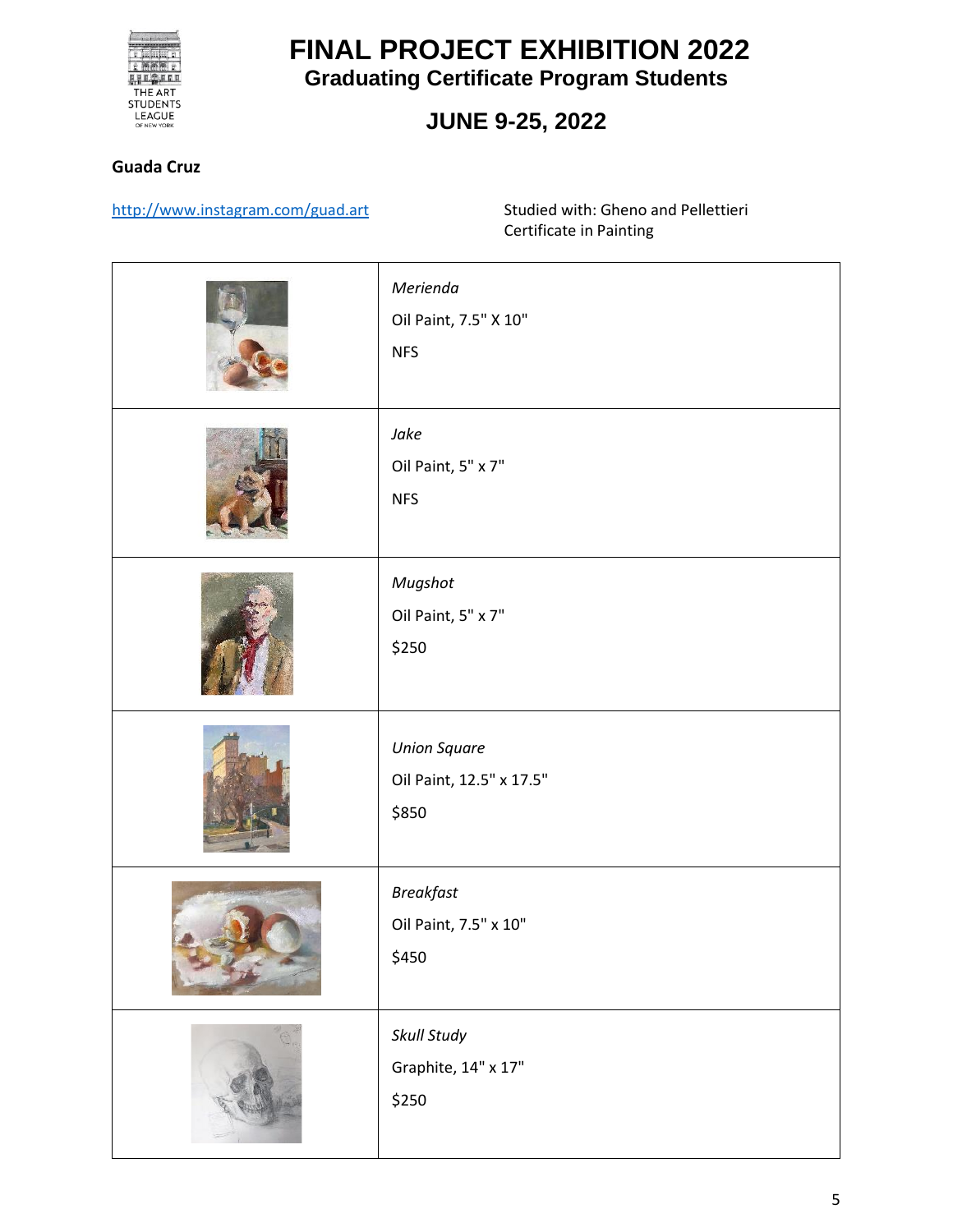

### **JUNE 9-25, 2022**

#### **Mayumi Nakao**

Studied with: McCann Certificate in Painting

| Tourist (Turkey)<br>Oil on canvas, 36" x 36"<br><b>NFS</b>    |
|---------------------------------------------------------------|
| Tourist (Japan)<br>Oil on canvas, 36" x 36"<br><b>NFS</b>     |
| Tourist (Ghana)<br>Oil on canvas, 36" x 36"<br><b>NFS</b>     |
| Summer Day<br>Oil on canvas, 30" x 40"<br><b>NFS</b>          |
| Two Slices Of Pizza<br>Oil on canvas, 18" x 18"<br><b>NFS</b> |
| All Dressed Up<br>Oil on canvas, 30" x 24"<br><b>NFS</b>      |